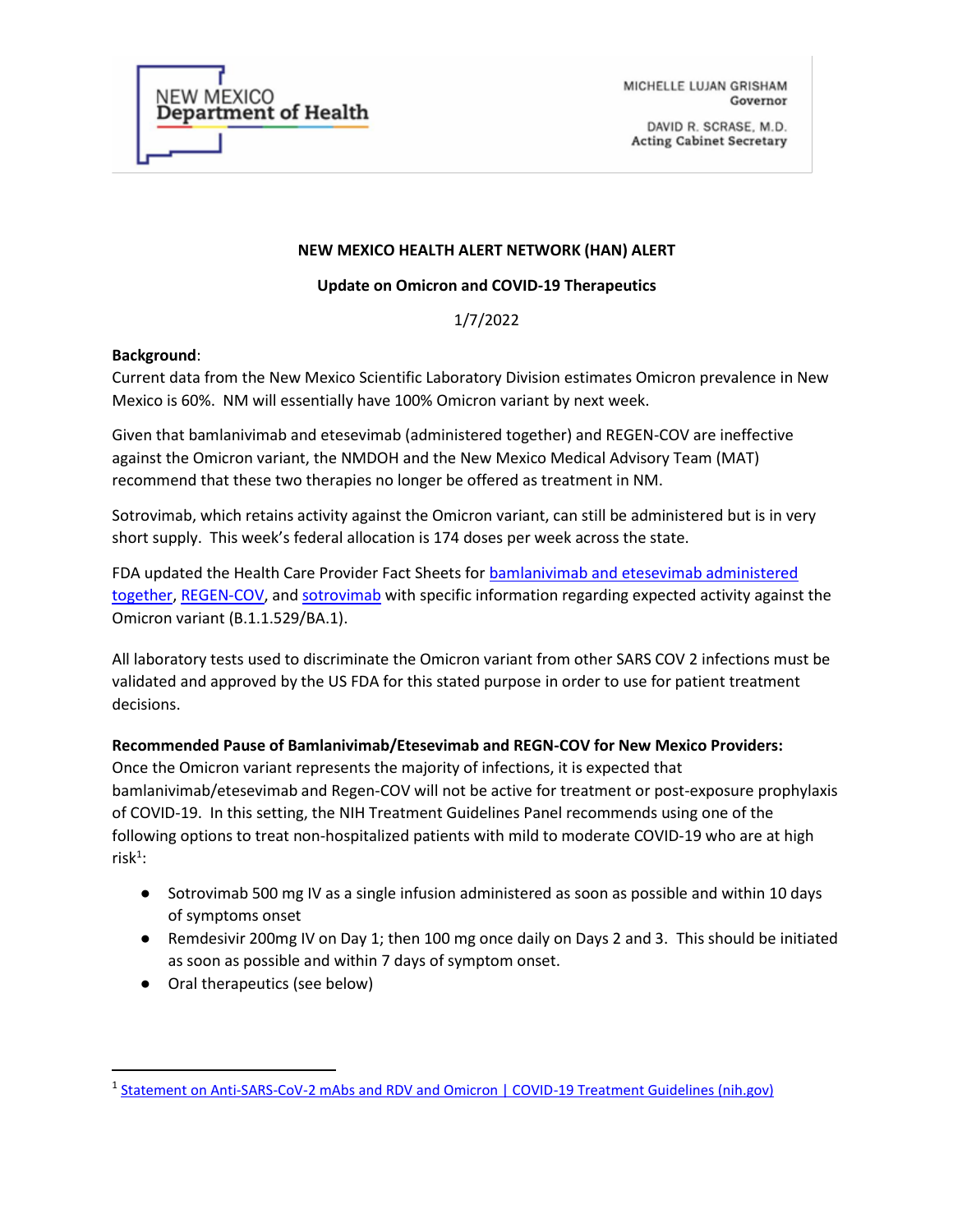Given the current prevalence of the Omicron variant in New Mexico, the NMDOH and the Medical Advisory Team (MAT) recommend that providers no longer prescribe or administer bamlanivimab/etesevimab or REGEN-COV.

Healthcare providers should continue to review the antiviral resistance information in the Healthcare Provider Fact Sheet for each authorized therapeutic for details regarding specific variants and resistance.

### **Prioritizing patients for Sotrovimab Therapy:**

Given high case counts and limited therapeutic options, providers are asked to prioritize patients who are at highest risk for COVID-19 for treatment with Sotrovimab. NMDOH recommends that providers use the OMASS tool (see below) and prioritize patients with a score ≥ 6 for Sotrovimab treatment.

Infusion providers may need to further triage patients due to severe supply shortages. Factors that may be considered in triaging patients: symptom onset date and other health risks that may impact a patient's ability to recover from COVID-19. On Sept. 3, 2021, the [National Institutes of Health \(NIH\)](https://www.covid19treatmentguidelines.nih.gov/therapies/statement-on-patient-prioritization-for-outpatient-therapies/)  [COVID-19 Treatment Guidelines Panel](https://www.covid19treatmentguidelines.nih.gov/therapies/statement-on-patient-prioritization-for-outpatient-therapies/) issued guidance outlining clinical prioritization when there is insufficient capacity to meet need for monoclonal antibody<sup>2</sup>. NMDOH recommends a different approach to allocation in scarcity that permits the prioritization of both vaccinated and unvaccinated individuals who are at very high risk of progression to severe COVID-19, even if they are not immunocompromised.

# **Oral Antiviral and Monoclonal Antibody Screening Score (OMASS) (Adapted from Mayo Clinic's published Monoclonal Antibody Screening Score)<sup>3</sup>**

| <b>RISK FACTOR</b>                                     | <b>POINTS</b>  |
|--------------------------------------------------------|----------------|
| Age 65 years and older                                 | 2              |
| BMI 35 kg/m <sup>2</sup> and higher                    | $\mathcal{P}$  |
| Diabetes mellitus                                      | $\mathfrak{p}$ |
| Chronic kidney disease                                 | 3              |
| Cardiovascular disease in a patient 55 years and older | $\mathfrak{p}$ |
| Chronic respiratory disease in a patient 55 years and  | 3              |
| older                                                  |                |
| Hypertension in a patient 55 years and older           | 1              |
| Immunocompromised status                               | 3              |
| Pregnancy*                                             | 4              |
| BIPOC (Black, Indigenous, People of Color) status      |                |
|                                                        |                |

\*Molnupiravir is not recommended in pregnancy

## **EPIDEMIOLOGY AND RESPONSE**

1190 St. Francis Drive, N1320 · Santa Fe, New Mexico · 87502-6110

(505) 827-0006 • FAX: (505) 827-2110 • www.nmhealth.org

<sup>&</sup>lt;sup>2</sup>National Institutes of Health (NIH). September 3, 2021. The COVID-19 Treatment Guidelines Panel's Statement on the Prioritization of Anti-SARS-CoV-2 Monoclonal Antibodies for the Treatment or Prevention of SARS-CoV-2 Infection When There Are Logistical Constraints[. www.covid19treatmentguidelines.nih.gov/therapies/statement-on-the-prioritization-of-anti-sars](http://www.covid19treatmentguidelines.nih.gov/therapies/statement-on-the-prioritization-of-anti-sars-cov-2-monoclonal-antibodies/)[cov-2-monoclonal-antibodies/](http://www.covid19treatmentguidelines.nih.gov/therapies/statement-on-the-prioritization-of-anti-sars-cov-2-monoclonal-antibodies/)

<sup>3</sup> Minnesota Department of Health; **Ethical Framework for Allocation of Monoclonal Antibodies during the COVID-19 Pandemic**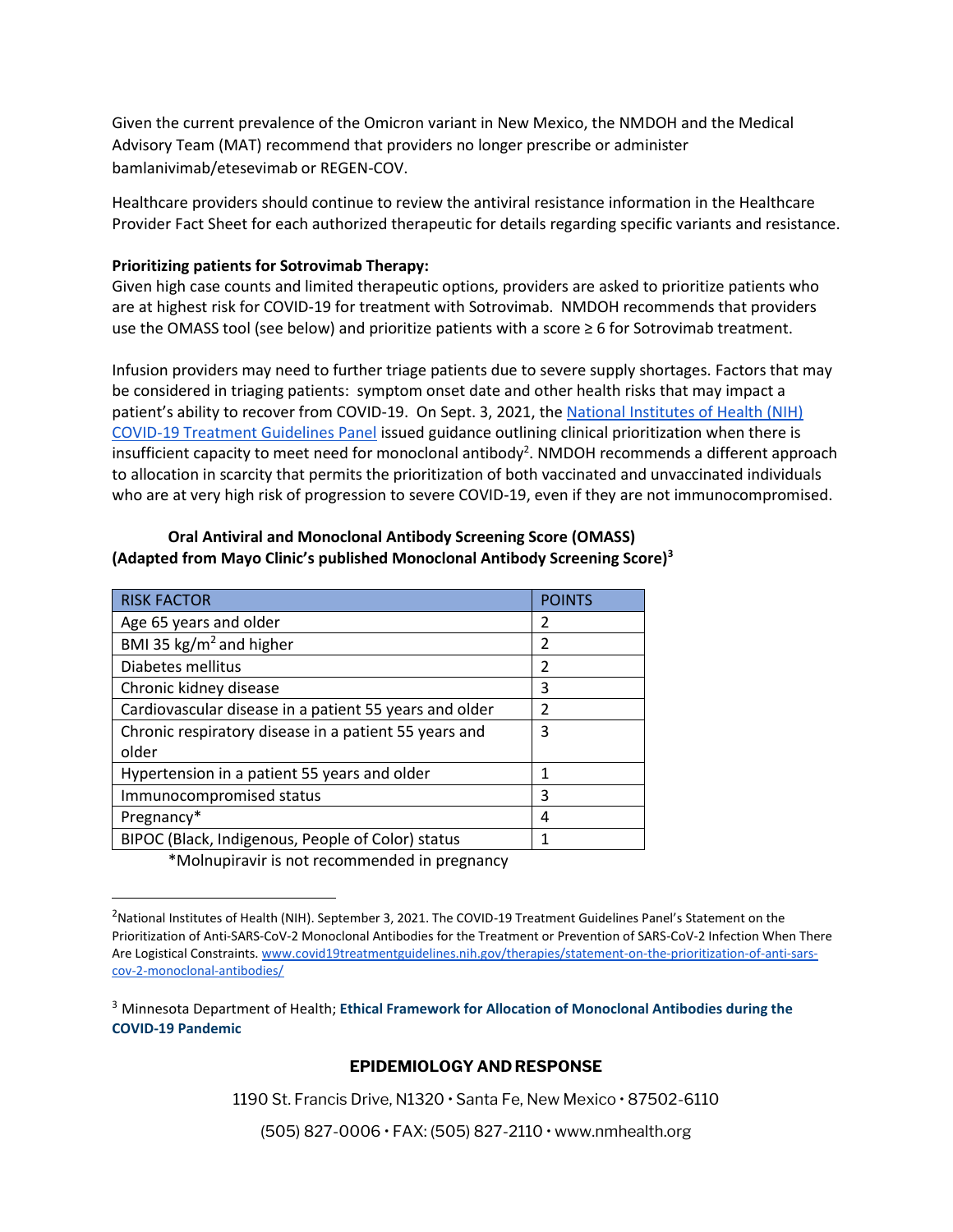

MICHELLE LUJAN GRISHAM Governor

## **Oral Therapeutics:**

Currently, both Molnupiravir and Paxlovid are available in New Mexico through certain Walgreens locations: [Current Participating Pharmacy Locations for Oral Therapeutics | NMDOH -](https://cv.nmhealth.org/current-participating-pharmacy-locations-for-oral-therapeutics/) Coronavirus [Updates \(nmhealth.org\).](https://cv.nmhealth.org/current-participating-pharmacy-locations-for-oral-therapeutics/) These treatments are authorized by the U.S. Food and Drug Administration (FDA) under an Emergency Use Authorization (EUA) for COVID-19 positive individuals who:

- have mild to moderate symptoms
- do not require hospitalization
- have a risk factor(s) for progression to severe COVID-19, including hospitalization

Treatment must be given within 5 days of developing symptoms*.* Information on prescribing oral therapeutics is on the NM DOH website[: COVID-19 Oral Treatments | NMDOH -](https://cv.nmhealth.org/covid-19-oral-treatments/) Coronavirus Updates [\(nmhealth.org\).](https://cv.nmhealth.org/covid-19-oral-treatments/) Phased eligibility criteria are in place to prioritize patients at highest risk. The state is in phase 1-D of oral therapeutics eligibility.

Currently, patients are eligible for oral medications if they meet the following criteria:

- Positive COVID-19 test *AND*
- Treatment can be started within 5 days or less from symptom onset *AND*
- Must reside in an eligible county (all counties are currently eligible) *AND*
- OMASS score of 6 or greater for Paxlovid (score of 3 or greater for children 12 17) OR
- OMASS score of 3 or greater for Molnupiravir

## **Additional Information:**

For questions, please contact the New Mexico Department of Health COVID-19 Therapeutics Team at [covid.thereaputics@state.nm.us](mailto:covid.thereaputics@state.nm.us)

Information on the authorized products for the treatment of mild-to-moderate coronavirus and other authorized products for treatment or prevention of COVID 19 are available on FDA's [Emergency Use](https://gcc02.safelinks.protection.outlook.com/?url=https%3A%2F%2Fwww.fda.gov%2Femergency-preparedness-and-response%2Fmcm-legal-regulatory-and-policy-framework%2Femergency-use-authorization%23coviddrugs&data=04%7C01%7Cchristine.ross%40state.nm.us%7C7cdb19163be645e9dbc208d9c639d3e4%7C04aa6bf4d436426fbfa404b7a70e60ff%7C0%7C0%7C637758773938477580%7CUnknown%7CTWFpbGZsb3d8eyJWIjoiMC4wLjAwMDAiLCJQIjoiV2luMzIiLCJBTiI6Ik1haWwiLCJXVCI6Mn0%3D%7C3000&sdata=V%2FZAUSbaFFAl%2F0HnNw4W7DJ%2Fbm6kCydtgy%2Bf0U3EkvE%3D&reserved=0)  [Authorization Drugs and Non-Vaccine Biological Products webpage.](https://gcc02.safelinks.protection.outlook.com/?url=https%3A%2F%2Fwww.fda.gov%2Femergency-preparedness-and-response%2Fmcm-legal-regulatory-and-policy-framework%2Femergency-use-authorization%23coviddrugs&data=04%7C01%7Cchristine.ross%40state.nm.us%7C7cdb19163be645e9dbc208d9c639d3e4%7C04aa6bf4d436426fbfa404b7a70e60ff%7C0%7C0%7C637758773938477580%7CUnknown%7CTWFpbGZsb3d8eyJWIjoiMC4wLjAwMDAiLCJQIjoiV2luMzIiLCJBTiI6Ik1haWwiLCJXVCI6Mn0%3D%7C3000&sdata=V%2FZAUSbaFFAl%2F0HnNw4W7DJ%2Fbm6kCydtgy%2Bf0U3EkvE%3D&reserved=0)

From HHS: [Side-by-Side Overview of Outpatient Therapies Authorized for Treatment of Mild-Moderate](https://www.phe.gov/emergency/events/COVID19/therapeutics/Documents/side-by-side%20-overview-mAbs-508.pdf)  [COVID-19 \(December 3, 2021\)](https://www.phe.gov/emergency/events/COVID19/therapeutics/Documents/side-by-side%20-overview-mAbs-508.pdf)

From Minnesota Department of Health: [Ethical Framework for Allocation of Monoclonal Antibodies during](https://health.mn.gov/diseases/coronavirus/hcp/mabethical.pdf)  [the COVID-19 Pandemic \(mn.gov\)](https://health.mn.gov/diseases/coronavirus/hcp/mabethical.pdf)